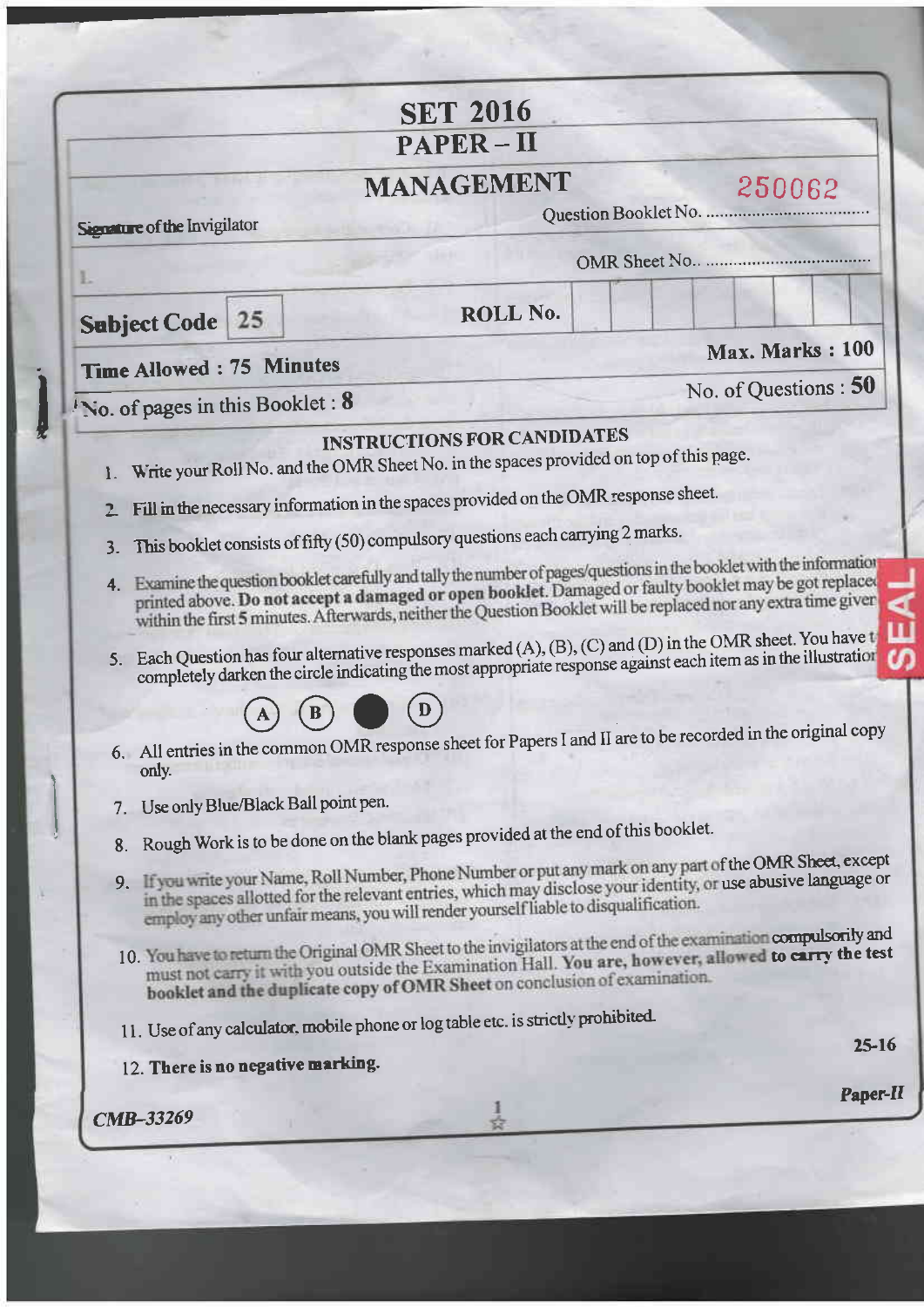## **PAPER-II MANAGEMENT**

6.

7.

- $\pi$  and  $\pi$  of the following is the best definition of  $\left| \xi \right|$ Managerial Economics ? Managerial Economics  $is$   $\qquad \qquad$ 
	- (A) a distinct field of Economic Theory
	- (B) a field that applies Economic Theory and the tools of Decision Science
	- (C) a field that combines Economic Theory and Mathematics
	- (D) a field that combines both Micro Economics and Macro Economics
- The Law of Demand refers to the  $2.$ 
	- (A) Inverse relationship between the price of a commodity and the quantity demanded of the commodity per time period
	- (B) Direct relationship between the desire a consumer has for a commodity and the amount of the commodity that the consumer demands
	- (C) Inverse relationship between a consumer's income and the amount of a commodity that consumer demands
	- (D) Direct relationship between population and the market demand for a commodity
- According to Kinked Demand Curve Model, a firm  $3.$ will assume that rival firms will
	- (A) Keep their rates of production constant
	- (B) Keep their prices constant
	- (C) Match price cuts but not price increases
	- (D) Match price increases but not price cuts
- Which of the following is an assumption associated  $|8$ .  $4.$ with the definition of a production function?
	- (A) Technology remains constant
	- (B) Both inputs and outputs are measured in monetary units
	- (C) The function shows the maximum level of output possible with a given combination of inputs
	- (D) All units of the inputs are homogeneous

CMB-33269

 $C<sub>2</sub>$ 

- Which of the following is NOT a repeat the series structure?
- (A) Competitive Monopoly
- (B) Oligopoly
- (C) Perfect Competition
- (D) All of the above are types of market structures
- The structure of an OB Model includes three levels of analysis: individual, group, and organizational systems. Issues that influence all the three levels in various ways and thus affect behavioral dynamics are:
	- (A) Change and Stress
	- (B) Organizational Culture and Commitment
	- (C) Power and Politics
	- (D) Work Design and Technology
	- The field of Organizational Behavior examines questions as the nature of leadership, effective and development
		- (A) Interpersonal conflict resolution, motiv individuals
		- (B) Organizational control; conflict managers
		- (C) Motivation of individuals; planning
		- (D) Planning; development
	- Of the four building blocks skills, where frequently considered to be the larges. management challenge?
	- (A) The ability to inspire employees
	- (B) The ability to analyze situations on
	- (C) Personal flexibility and address of
	- (D) Outstanding perceptual same

 $\overline{2}$ ☆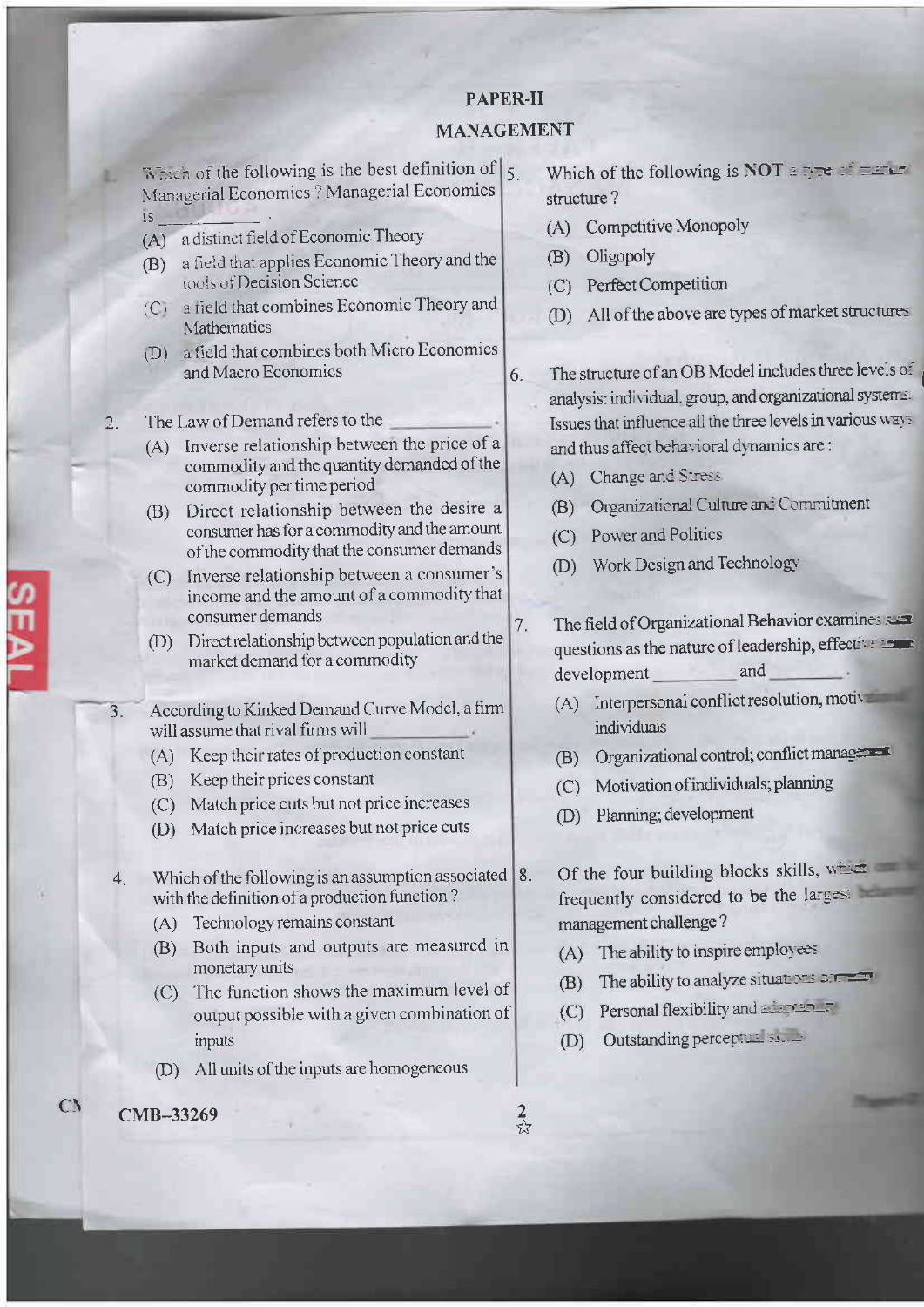- 9. The area of "knowledge foundation" deals with the 12. importance of
	- (A) Understanding Organizational Behavior
	- (B) The behavior management process
	- (C) Development of solutions for achieving behavioral goals
	- (D) Identification of the causes of behavior
	- Which of the following best explains why an 10. employee behaves as s/he does ?
		- (A) The environment is the most important consideration in understanding individua employee behavior
		- (B) Both the environment and individual differences arc important considerations in understanding individual employee behavior
		- (C) Neither the environment nor individual differences are important considerations in undentanding individual employee behavior
		- (D) Employee personality and attitudes are primarily dictated by the environment
	- <sup>I</sup>L What did the Hawdtome experiments discover ?
		- That people need to belong to a 'social group' (A)
		- That people need heat and good lighting to (B) work well
		- $(C)$  Money is a motivator
		- (D) It makes no difference how you treat people at work in relation to their Behavior
- The creation of personnel as a specialist function dealing with people issues from the latter part of the twentieth century has been responsible in part for :
- (A) Disenfranchising line managers in dealing with key aspects of People Management
- (B) Reducing the stress and work load of line managers
- (C) Creating geater workplace efficiency
- (D) Bureaucratizing the people function in workplaces
- 13. A distinction can be made between 'hard' and 'soft' types of HRM. Soft HRM can be characterized by :
	- (A) Seeing people as organizational assets
	- (B) A quantitative approach to HRM
	- (C) A mutual commitment of employees and employers to the goals ofthe organization
	- (D) Being driven by costs
- The most common activities performed by HR, which are outsourced, are : 14.
	- (A) Recruitrnent and Selection
	- (B) Occupational Health, Payroll, Pensions, and Training
	- (C) Human Resource Planning
	- @) Assessment Centers
- How does the concept of 'indulgency' help us understand some of the complexities of employee rule breaking ?  $15.$ 
	- (A) Where managers condone or ignore behavior<br>that breaches formal rules, they can give such behavior a degree of legitimacy which is limited to that informal context
	- @) It suggests that some managers are 'soft'
	- (C) It means that managers don't know what is going on and are not interested in finding out
	- (D) It means that employees know how to subverl formal rules

Paper-II

**CMB-33269**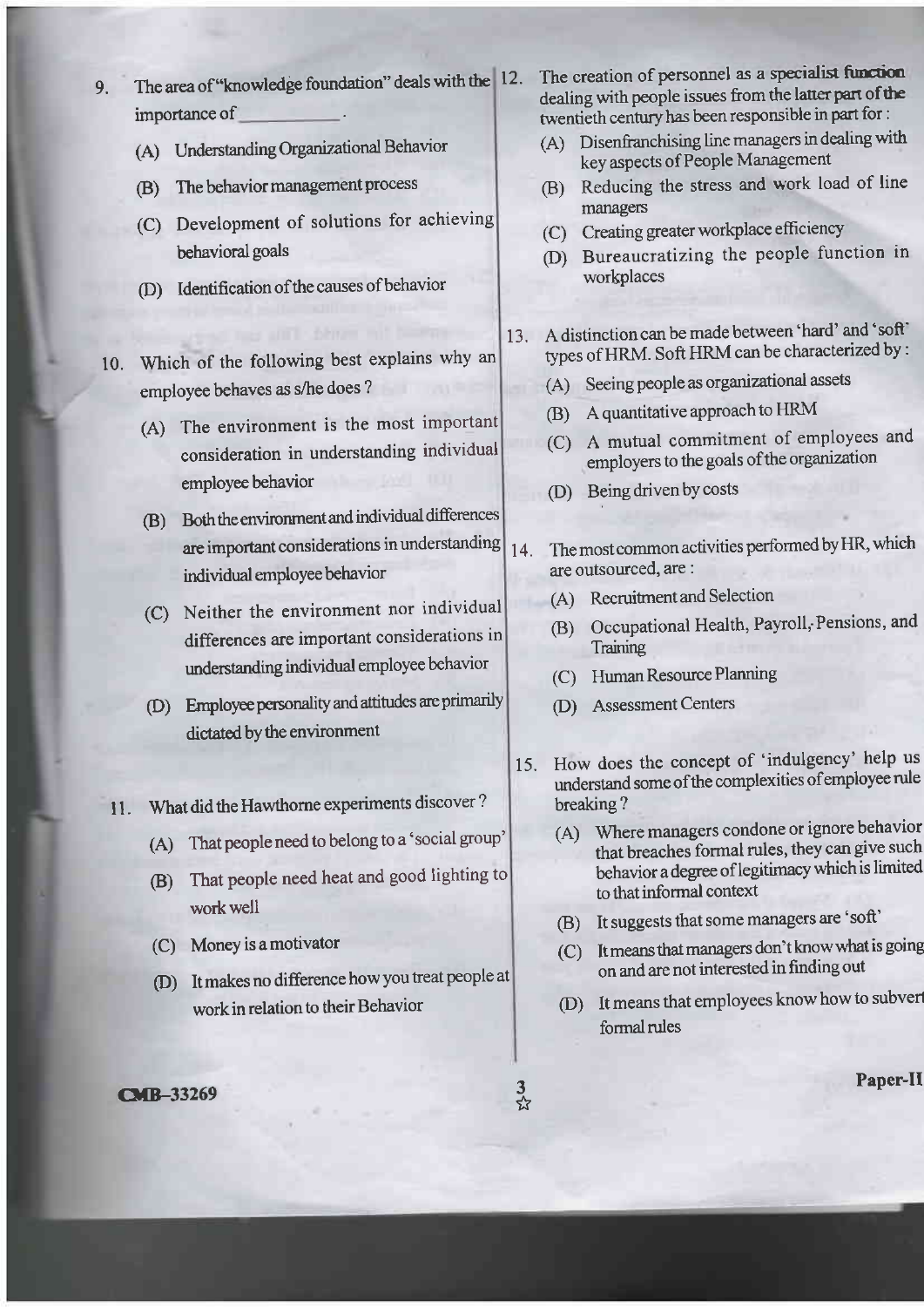- 16. A great deal of financial theory is based on the  $|20$ . concept of free markets and in particular the theory of
	- (A) Ferfect completion
	- (B) Monopolistic competition
	- (C) Monopoly
	- (D) Oligopoly
- 17. Asymmetric information occurs because
	- (A) One party to a financial transaction has more information than another
	- (B) Stock market prices on the internet lag real prices by up to fifteen minutes
	- Not all investors understand company accounts (c) and Balance Sheets
	- (D) Not all shareholders are able to attend company Annual General Meetings
- 18. If  $I_0$  stands for the initial investment at time 0,  $C_1$  - for cash flow after one year, and r - for the rate of interest, then the net present value (NPV) for I period is given by the following formula :
	- (A) NPV =  $-I_0 + C_1/(l+r)$
	- (B) NPV =  $I_0 + r/(l+C_1)$
	- (C) NPV =  $I_0 + C_1/(1+r)$
	- (D) NPV =  $I_0 + C_1 + (l-r)$
- 19. Which investment will be characterized by the highest monetary return at the end of the investment horizon ? Assume annual compounding :
	- (A) 5 years at the interest rate of  $5%$  per year
	- $|B|$  7 years at the interest rate of 3% per year
	- $(C, 4)$  years at the interest rate of 9% per year
	- **(D)** 2 years at the interest rate of 6% per year

## **CMB-33269**  $\frac{4}{x}$

- If an asset has a beta of one, then it can be described in which of the following ways?
- (A) It is very risky
- (B) It is risk-free
- $(C)$  It is riskier than the market portfolio
- (D) It has the same risk as the market portfolio
- 21. Tobacco advertising is now virtually banned in all marketing communication forms in many countries around the world. This can be explained as a influence of
	- (A) Technological environment
	- (B) Legal environment
	- (C) Economicenvironment
	- (D) Ecological environment
- 22. The process of collecting information about the external marketing environment is
	- (A) Environmental management
	- (B) Environmental scanning
	- (C) Marketingmanagement
	- @) Marketing research
- 23. To be effective, the process of market segments  $\blacksquare$ must meet which of the following basic requirements
	- (A) The firm must avoid focusing on nonsuch as profitabilitv and volume.
	- (B) The market segment must have measured purchasing power and size.
	- (c) The company must expand beyond is capabilities to capture growing markets
	- (D) The market segment must reflect the changing attitudes and lifestyles.

Paper-ill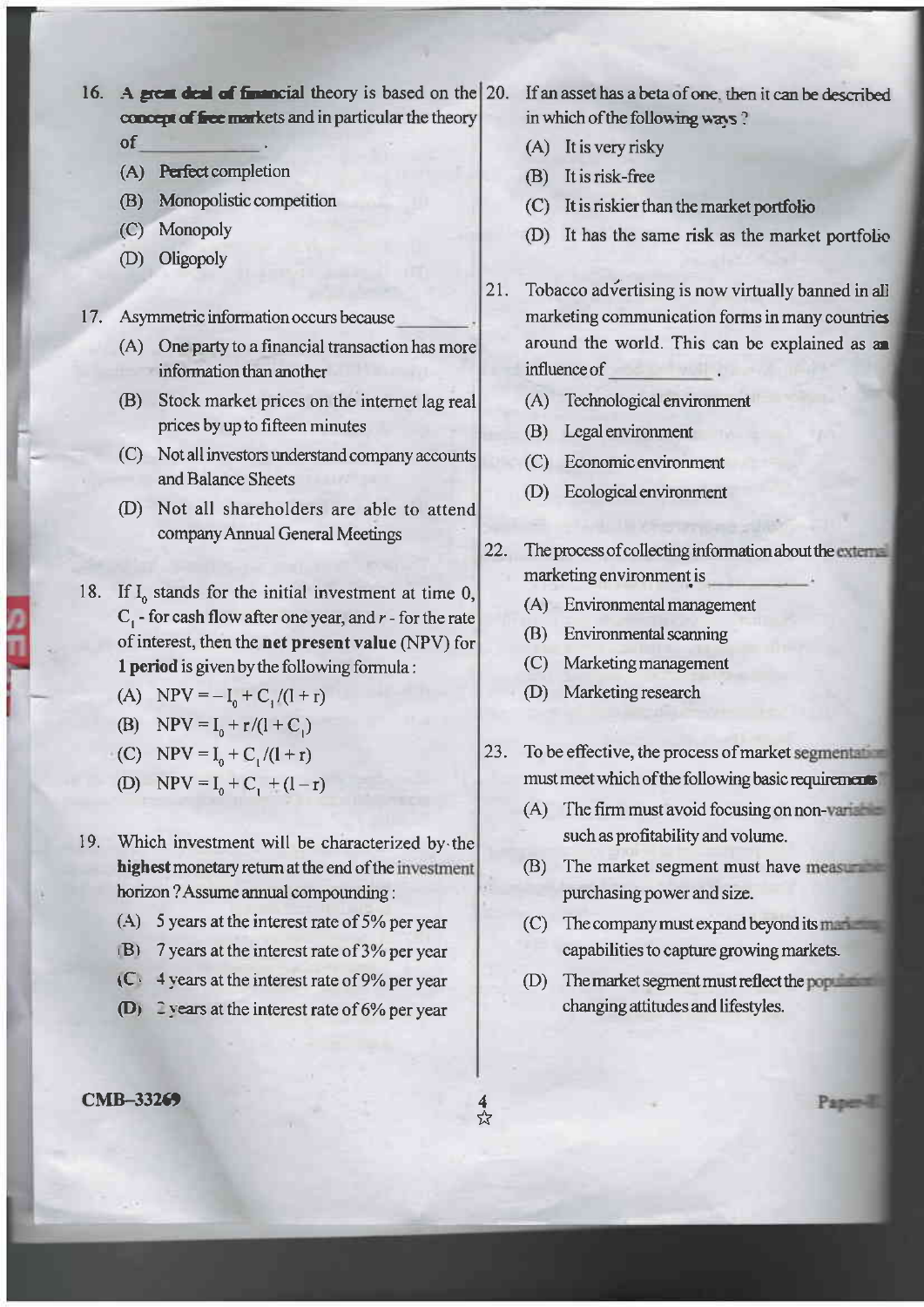- 24. Management of distribution channels concerns two 28. key elements: (1) managing the design of the channel and its activities, and  $(2)$ 
	- (A) managing the communications
	- (B) managing the relationship of members in the channel
	- (C) managing customers' expectations
	- D Emergency micrology
- These are signed to kill off the competition 25. and are characterized by narrow but very deep product assorbing the low prices and few to moderate **CUSCITLE SETTION:** 
	- **A** Specialty stores
	- **E** LETted the retailers
	- **C** Category killer stores
	- D Surgence
- Operations Management is a 36 **TTURE** 
	- (A) Translation
	- **Constitution**
	- **The parties**
	- œ **Construction**

Commerces Manager not mention for ?

- (A) Safety and maintenance
- (B) Sales and marketing
- (C) Selecting suppliers
- (D) Recruiting employees

CMB-33269

- Operations can be diagnosed by volume, variety, variation, and
	- (A) Validity
	- (B) Variability
	- $(C)$ Value
	- (D) Variance
- This innovative science of Operations Research (OR) 29. was discovered during
	- (A) Civil War
	- (B) World War I
	- (C) World War II
	- D Industrial Revolution
- Please state which statement is true :  $30^{\circ}$ 
	- All linear programming problems may not have  $\prod$ unique solutions.
	- $\Pi$  The artificial variable technique is not a device that does not get the starting basic feasible solution.
	- $A \in$  Both (I) and (II)
	- $B \nightharpoonup (II)$  only
	- $\Box$  (I) only

5<br>☆

- Both are incorrect  $D +$
- 31. The null hypothesis for the Mann-Whitney U test is used to test that :
	- (A) Two samples are from different populations
	- Two samples are from different populations but (B) have the same mean
	- (C) Two samples are from the same population and have the same mean
	- (D) Two samples are from the same population and have the same median

Paper-II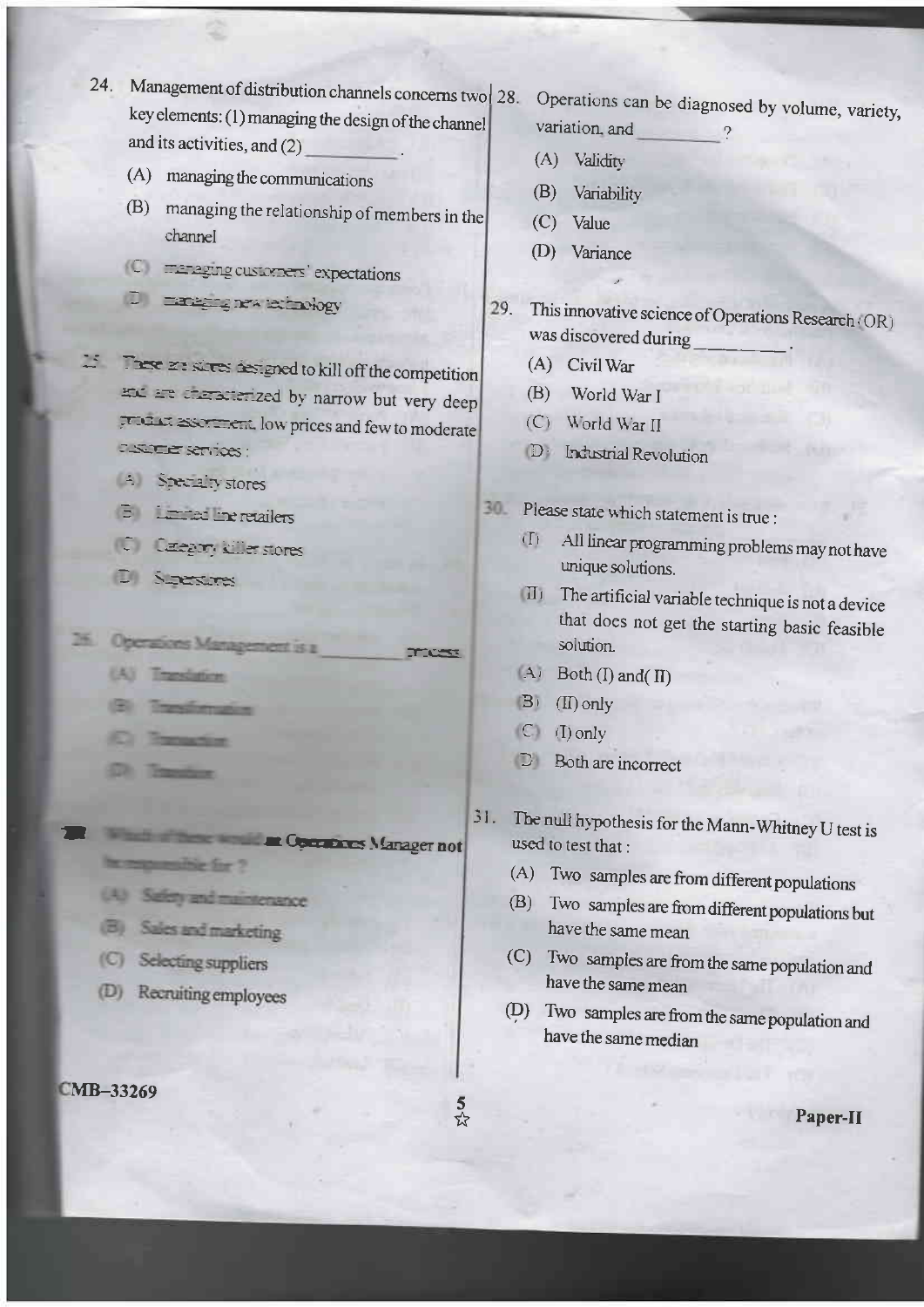## Residual plot in regression analysis is used to mean  $|37$ . Theodore Levitt (1983) was a proponent of which  $32.$

- A Pix of residuals
- (B) Plot of marginally residual value
- (c) Plot ofregressors
- (D) Plot of regressing values
- 33. A method of using samples to estimate population parameters is known as 38.
	- (A) Population statistics
	- (B) Statistical interference
	- (C) Statistical inference
	- (D) Statistical appliance
- 34. Microprocessors as switching devices are for generation computers.
	- $(A)$  First
	- @) Second
	- $(C)$  Third
	- (D) Fourth
- <sup>3</sup>5. Which ofthe following are the two main components of the CPU?
	- (A) Control Unit and Registers
	- @) Registers and Main Memory
	- (C) Contol unit andALU
	- @) ALU and bus
- 36. The perspective on strategy formulation that is associated with frameworks such as the SWOT  $|40\rangle$ . analysis is known as :

ct'ao'

- (A) The Learning School
- @) The Cognitive School
- (C) The Design School
- @) The Deliberate School

## cMB-33269

- view ?
- (A) Global divergence
- (B) Global diversity
- (C) Global convergence
- @) Glocalization

Porter has designed a framework to help understand why certain countries achieve global competitive advantage in certain industries. It also helps intemationalizing firms to make location decisiors. Th framework is called

- (A) Porter's Value Chain
- @) Porter's Five Forces
- (C) Porter's Generic Strategies
- @) Porter's Diamond
- In terms of Porter's Diamond model. a condition as applied to the chocolate industry Belgium would be 39.
	- $(A)$  Belgium has a network of firms that support other in becoming stronger as a whole in the chocolate industry
	- (B) Belgium consumers are particularly discerning about chocolate
	- (C) Belgium has a number of very strong competing firms in the chocolate industry
	- (D) Belgium possesses a number of secret records chocolate making are not enough price-separate consumers

r-r

- The three objectives of the transnarian are efficiency, responsiveness, and
	- (A) Rexibility
	- (B) Quality
	- (C) Adaptability
	- (D) Learning

**Q**